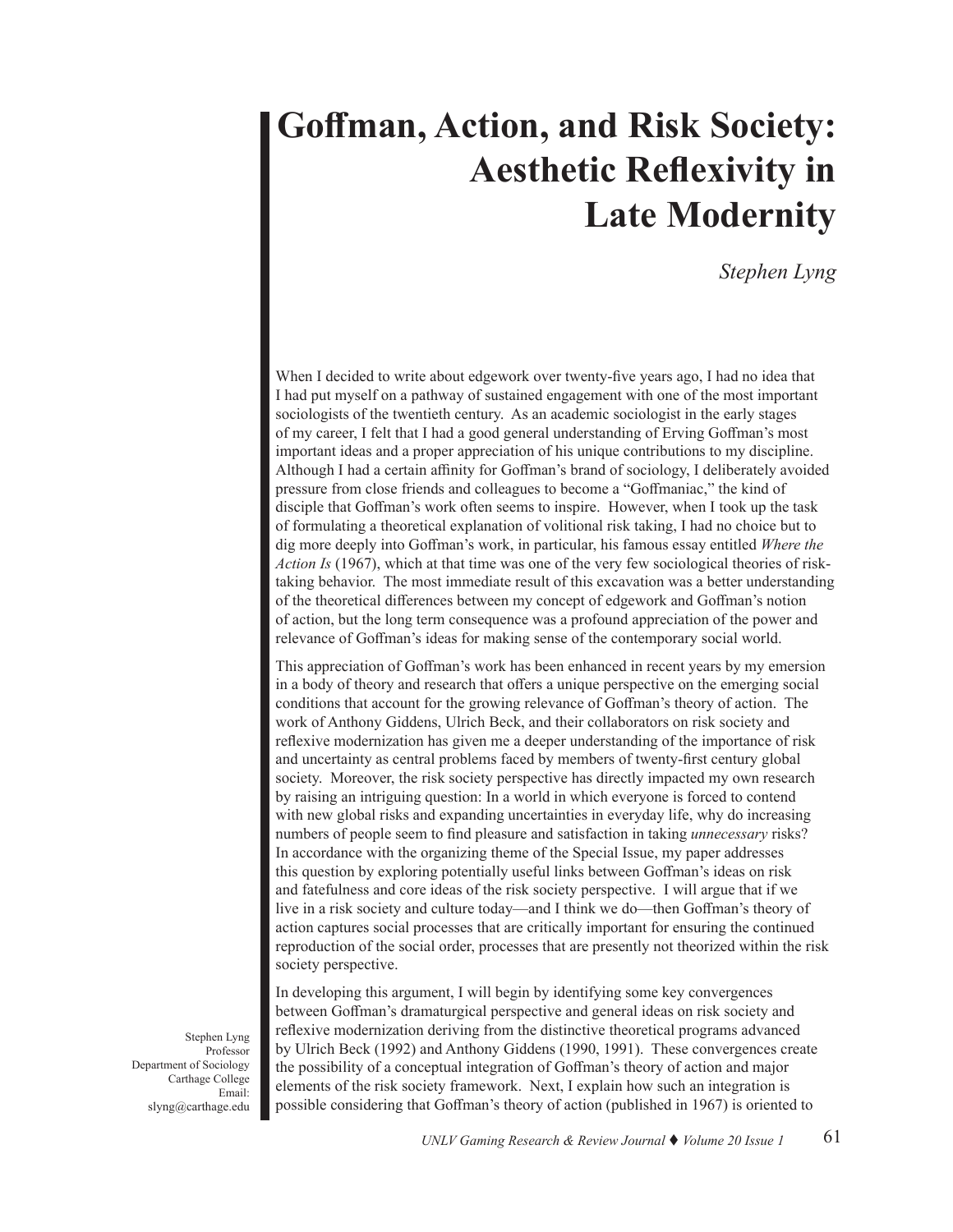social conditions prevailing in mid-twentieth century U.S. society while the risk society perspective refers to globalized social relations of the twenty-first century. Here, I will assert that the ontological issues that inspired Goffman's theoretical reflections on voluntary risk taking behavior ("action") have become even more significant in recent decades, which gives his theory of action greater purchase on contemporary social conditions than the social circumstances of his own time. I then move to a discussion of Scott Lash's work on "risk culture" (2000) and "aesthetic reflexivity" (1993) to lay the conceptual foundation for orienting Goffman's ideas on action to the processes of reflexive modernization described by Beck, Giddens, and Lash (1994). Finally, I explain how "action" and "character," as Goffman conceived of these terms, are related to important motivational and emotional resources involved in the reproduction of social relations in world of expanding risk and uncertainty.

## **Beck, Giddens, and Goffman on Risk and Reflexivity**

With the publication in the early 1990s of Ulrich Beck's (1992) and Anthony Giddens' (1990; 1991) works on the historical trajectory of the project of modernity, the intellectual world was presented with a highly original stream of sociological theory that has stimulated a large amount of debate and scholarship in the last twenty-five years. While this body of work has raised many provocative issues for social and cultural inquiry, it has been particularly effective in expanding awareness of the consequences we face today living in a world of unprecedented global risks and increasing social and personal uncertainties. The theoretical program that Beck and Giddens initiated is complex and each theorist embraces different core assumptions and addresses a distinctive set of concerns, so I will not attempt a comprehensive review of their respective approaches to the study of risk and uncertainty here. At this point in the analysis, I will only highlight the common general themes that emerge from their frameworks in order to demonstrate how their ideas on late modernity and reflexive modernization overlap with Goffman's theoretical concerns and concepts. A more detailed discussion of certain key concepts from Giddens' theory of reflexive modernization will be presented later.

While the classical sociological theorists articulated the social, economic, and cultural logics of the modern world in ways that established the conceptual foundations for the discipline of sociology, many contemporary theorists have questioned the relevance of the classical canon to social conditions unfolding in recent decades. Beck and Giddens belong to this critical movement, but where some theorists see the curtain coming down on modernity with the rise of the radically different social and cultural logics of postmodernity, Beck and Giddens assert that the epic story of modernity has entered its second act. This shift, driven by the processes of "reflexive modernization," is marked by the move from the industrial social order of the first modernity to the "world risk society" of the second modern era (Beck 1999). Although the transition to second modernity is associated with many institutional and existential changes highlighted by postmodern and other historical/comparative perspectives, Beck and Giddens propose that most of these changes are best contextualized in terms of the increasing significance of new global risks, existential uncertainties, and reflexive social processes.

One distinctive characteristic of risks in the late modern era is the fact that they are associated with a form of "systemic-reflexivity" involving a "recursive turning of modernity upon itself" (Lynch 2000:28). As modern scientific rationality is put to the task of controlling the dangers that have traditionally threaten human-kind (e.g., starvation, deprivation, natural disaster, attack from one's enemies), new more complex hazards are created that resist our efforts to control them (e.g., pesticides, overconsumption, the damming of rivers, nuclear weapons). One consequence of such systemic-reflexivity is growing doubt about the value of science and industry as the lay public has become increasingly aware of these new global risks. A growing suspicion of science can be found among lay persons who must deal in very personal ways with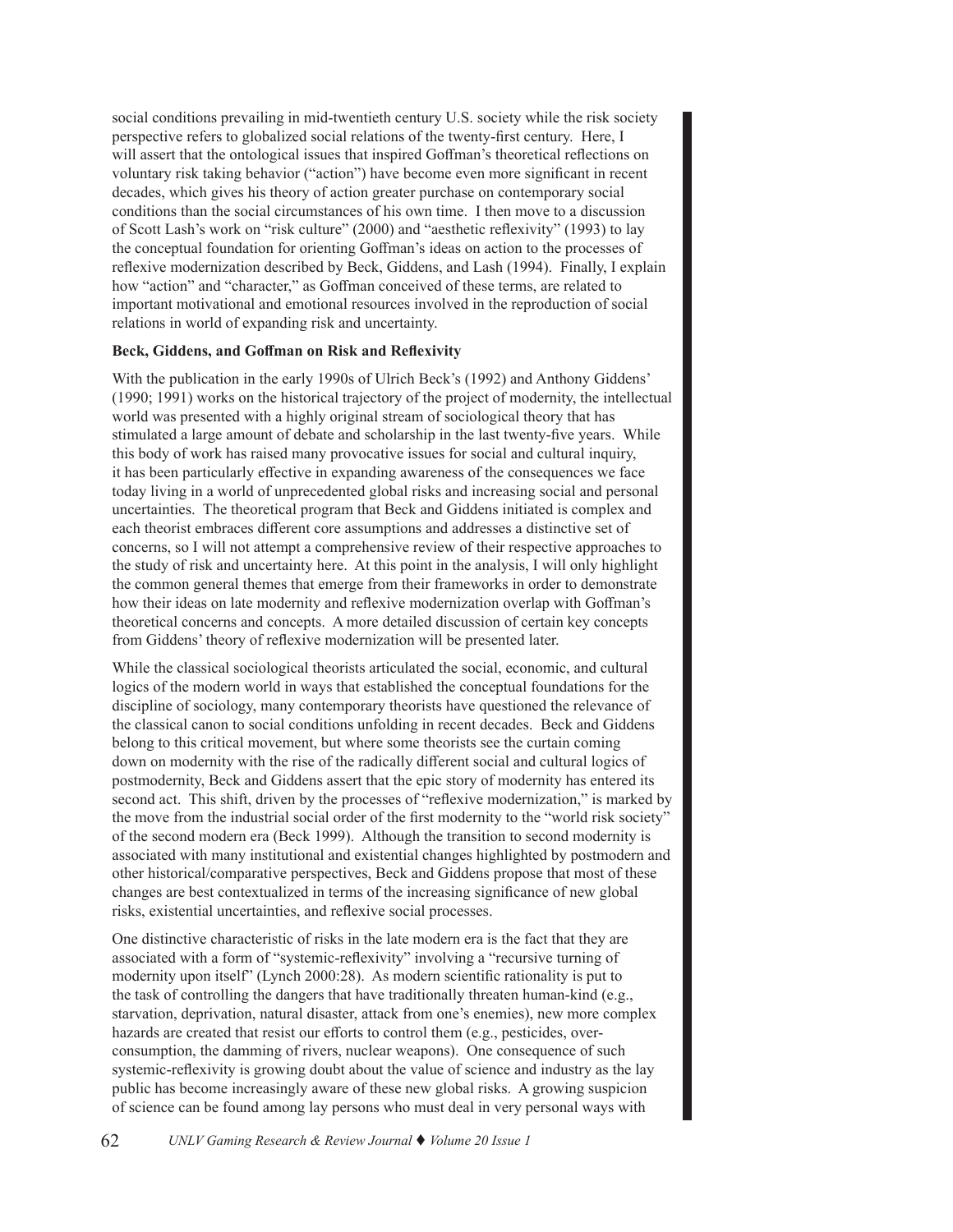the limitations and negative consequences of scientifically-based interventions into their lives—e.g., the chemical contamination of their living environments, the iatrogenic consequences of medical scientific treatments, and the increasingly contradictory and ambiguous findings (especially those related to individual health and wellbeing) that result from the accumulation of scientific knowledge.

A further effect of reflexive modernization is to *detraditionalize* the ways of living built into industrial society (Beck, 1992:153). The detraditionalization process occurs on many different levels and contributes to the decline of a wide range of social certainties within first modern industrial society, including class conflict, the nuclear family, nation-state, the standard gender roles of industrial society, and Fordist production. Thus, under conditions of reflexive modernization, the established ontological and institutional boundaries of industrial society begin to dissolve and the "either/or" logic of first modernity is superseded by a new logic of "both/and" as people begin to manage boundaries in flexible and pragmatic ways (Beck and Lau, 2005:527). In addition, individuals increasingly reject pre-given, standard biographies and construct their own biographies by assuming mutable and multiple subjectivities (Tulloch and Lupton, 2003:4). The result is "a social structure in the process of becoming more fluid and individualized" as people look for greater flexibility in how they organize family relations, friendship networks, working hours, and couple relationships (Beck and Lau, 2005:530).

In documenting these dramatic alterations in the structural configurations of industrial society and the conditions of daily living and personal experience, theorists of reflexive modernization direct attention to the obvious fact that the social universe we occupy today is more contingent and unpredictable than ever before. However, in addition to reporting what many other commentators on contemporary social life have observed, Beck and Giddens point out that the "confrontation with contingency" is not a unique feature of our present way of life. Rather, it is the defining feature of the modern life *in general*, from the  $17<sup>th</sup>$  century to the present. Thus, in the transition from the pre-modern to the modern social universe, the *natural order* of traditional societies gave way to a *natural contingency* ordered by both the individual and the collective subject (Lash, 1993:5). Modernist social philosophers have expressed this basic theme in a variety of ways: the chaos of "war of all against all" ordered by the collective subject in the form of the state (Hobbes); the indeterminacy of existential reality ordered by the subject's universal cognitive categories (Kant); and the contingent plasticity of human beings ordered by specific choices that the individual subject must make in every sphere of daily life (Smith). Consequently, if dealing with contingency is the central imperative of the modern life, then the critical issue in distinguishing one historical phase from another is *not* the degree of contingency that exists in social relations, but the nature of individual and collective *responses* to contingency. For Beck and Giddens, focusing on how subjects respond to contingency is what allows us to fully grasp the importance of reflexivity in the modernization process (captured by the term "reflexive modernization") and to make meaningful distinctions between early, late, and post modernity.

So what is the meaning of reflexivity in this framework? For Beck and Giddens, reflexivity is best understood as involving various forms of "self-monitoring" (Giddens, 1990:36). However, the "self" in self-monitoring refers not just to individuals but also to entire systems, which leads to a further specification of reflexivity in terms of the distinction between *individual* and *systemic* reflexivity. The key point is that selfmonitoring at both the individual and systemic levels is oriented most fundamentally to the problem of controlling contingency. Thus, in early (simple) modernity of industrial society, the contingencies of life are controlled at the systemic level through various expressions of the "insurance principle" (welfare state, social insurance, and private insurance) and at the individual level by the "choices" people make—in relation to the "opportunity costs" incurred for options not chosen—about such things such as one's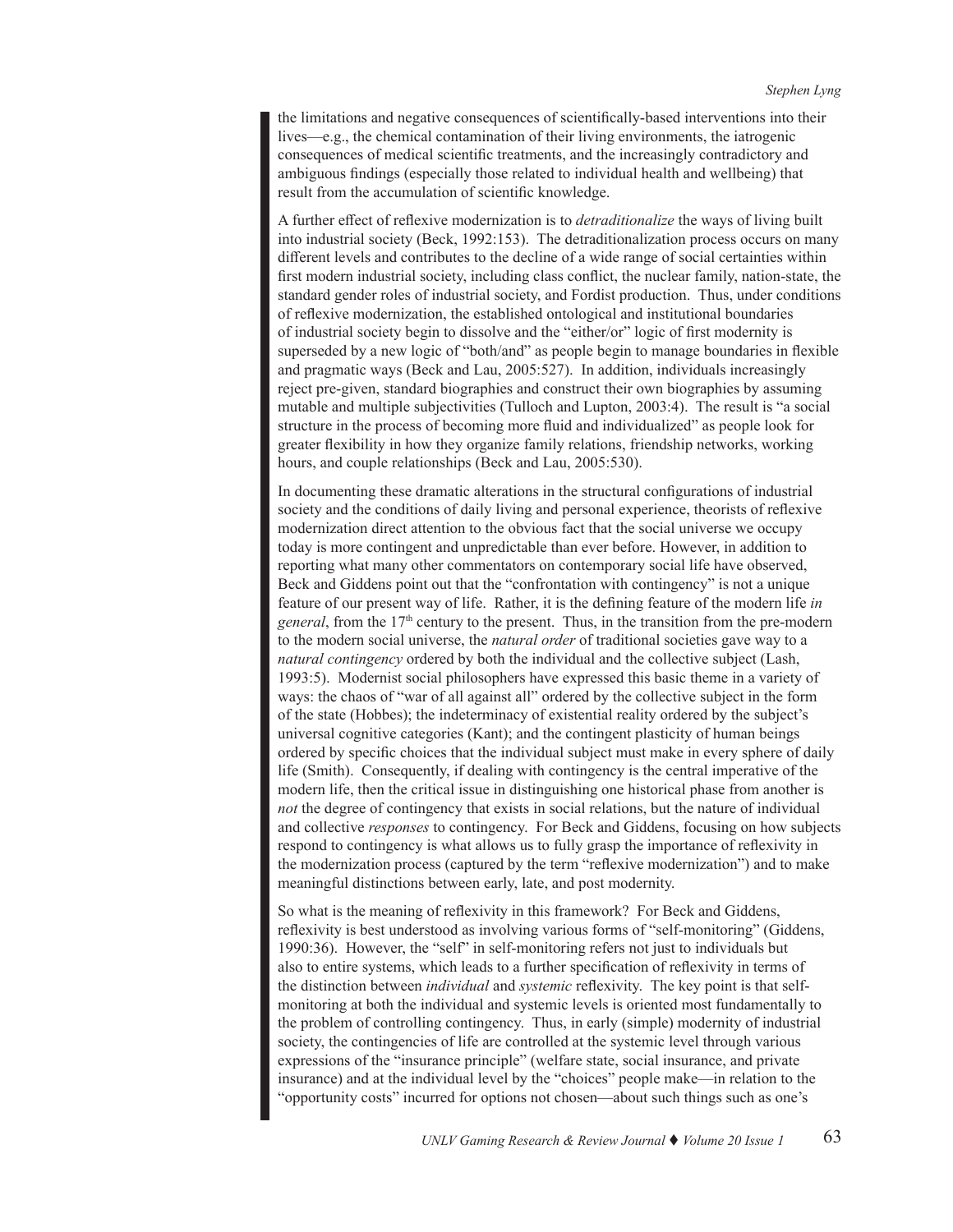occupation, opposite-sex marital partner, family size, and friendship relations. By contrast, in late (reflexive) modernity of the risk society, the insurance principle is no longer sufficient for the type and magnitude of the risks that human populations face (how do we insure against the harms of nuclear war?) and therefore reflexivity in the late modern context becomes radicalized. Specifically, Beck sees self-monitoring at the systemic level occurring in the form of new social movements devoted to the rational critique of science from the perspectives of popularized knowledge, while Giddens emphasizes self-monitoring mediated by expert systems in a reflexive process he terms as the "double hermeneutic" (Giddens, 1987). At the individual level, this involves the use of the therapeutic resources generated by the psychological sciences and disseminated through the popularization of personal therapy, self-help manuals, and the like. This form of reflexivity radicalizes individual choice: now, individuals not only make choices about career paths or family size; they also choose particular selfidentities and construct biographies to match these chosen identities.

While there is much more to the risk society perspective than I can discuss here, the preceding overview should be sufficient for the principal task of this section, which is to demonstrate the conceptual convergences between Beck and Giddens' ideas on reflexive modernization and Goffman's theorizing on risk and reflexivity. Where these two theoretical perspectives converge most directly is in their respective understanding of the "self" as an emergent of a reflexive process. As I have demonstrated, Giddens' version of the reflexive self focuses on the double hermeneutic of individuals employing expert knowledge (i.e., the psychological sciences) as a resource for constructing a more desirable self, such that individual selves are ultimately mediated by professional knowledge on the development and maintenance of the self. In contrast to Giddens' phenomenological approach to the reflexive self, Goffman's conception is firmly rooted in the interactionist tradition. Following the lead of the American pragmatists, especially George Herbert Mead's ideas on the interactional foundation of meaning and the self, Goffman conceives of the self as a reflexive emergent of interaction between actor and audience. By asserting that the self does not exist apart from the interaction of actor and audience, Goffman proposes a radically reflexive conception of the self. If at a basic level reflexivity involves some form of *mediation* of everyday experience (Lash, 1994:140), then Goffman calls attention to the way in which actors' self-presentations are mediated by the responses of audiences to these dramatic performances. Thus, Goffman's notion of the reflexive self—subject making an object of itself—is thoroughly interactional: in the context of face-to-face interaction, the self-presentations of subjects are objectified in the responses of others, which then recursively act back on the subjects who initiate these self-presentations. We see then that the notion of the reflexive self is an important conceptual link between the theory of reflexive modernization and Goffman's dramaturgical model, although each perspective emphasizes a different form of reflexivity, which I address below in terms of the distinction between "cognitive" and "aesthetic" reflexivity.

If it is possible to connect Goffman's work to the risk society perspective through the concept of the reflexive self, a second important conceptual convergence can be identified involving the previously mentioned "problem of contingency." Goffman's concern with this issue is not as apparent in his scholarship as other theoretical issues most often associated with his work, but it occupies a more important place in his general framework than most sociologists realize. As followers of Goffman's work are well aware, the problems of unpredictability, uncertainty, and risk are addressed most explicitly in his famous essay *Where the Action Is* (1967). Based on observations deriving from his lifelong fascination with gambling and other forms of voluntary risk taking, as well as a contested account of his involvement in a participant-observational study of gambling as a Las Vegas casino dealer (see Shalin, this issue), Goffman proposed a theoretical explanation of "action," which he defined as behavior that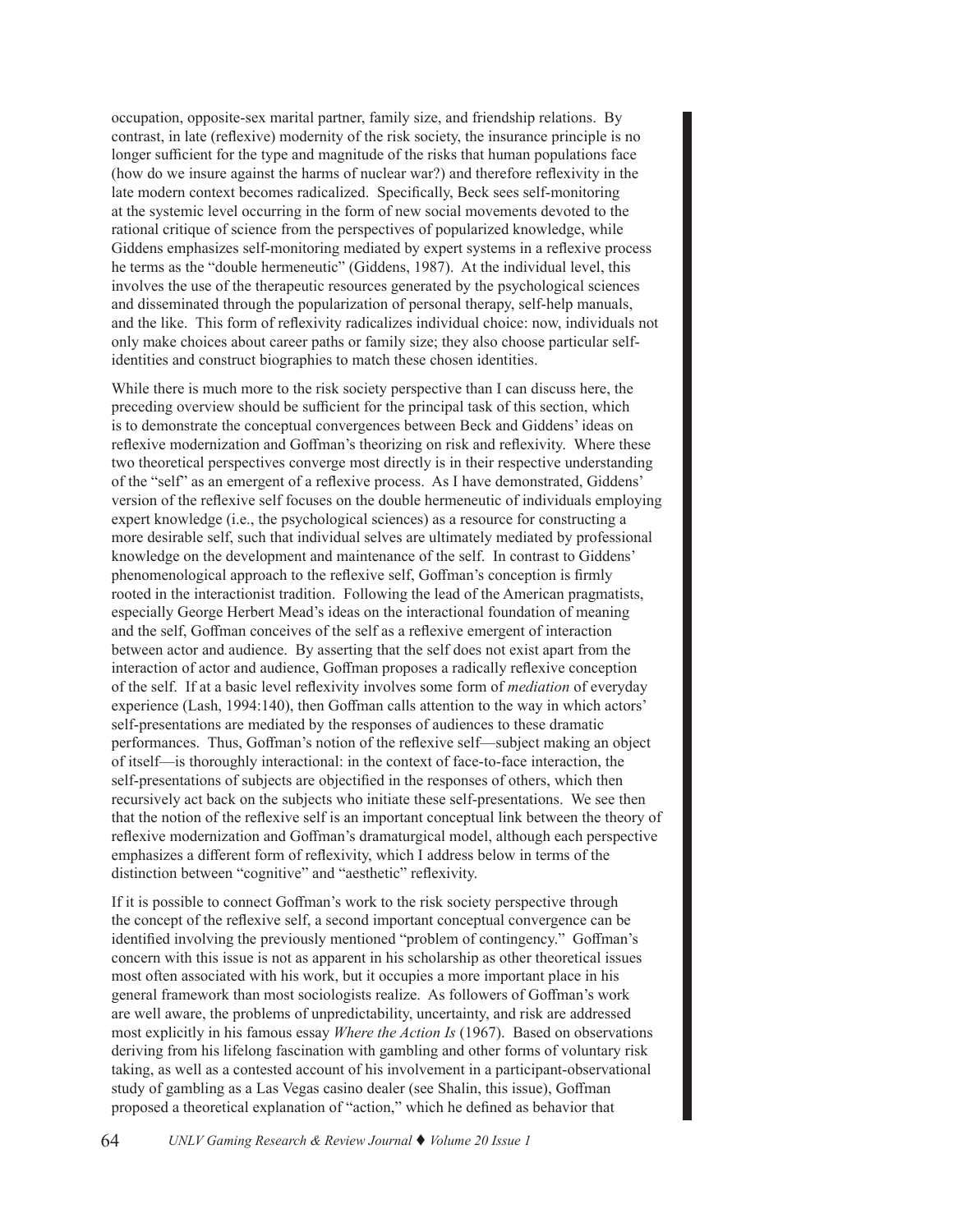is "problematic, consequential, and undertaken for what is felt to be its own sake" (1967:185). Goffman's way of accounting for the pursuit of action, with his sophisticated treatment of the seemingly dubious connection between voluntary risk taking behavior and morally-significant qualities that define a person's "character," is the part of his analysis that has received the most attention from laypersons and scholars (c.f. Katz, 1988). However, there is another dimension of the theory of action that has not been as widely acknowledged or understood as a crucial part of the explanation of voluntary risk taking. In this part of the analysis, Goffman takes us out of the realm of actor-audience interaction to engage with a problem that emerges at the systemic level. The structural problem of concern to him here is a key issue for all modernist sociological theory, best captured by posing the following question: "In the modern age of natural contingency, how is the problem of social order solved?" Once again, what makes his answer to this question particularly creative and powerful is his ability develop this apparently incongruous proposition: Individuals who take unnecessary risks contribute important resources for controlling contingency in the social world and therefore play an important role reproducing the social order. As we will see below, this proposition is especially relevant for understanding the social reproduction in the age of the risk society. In order to develop this argument, however, we must first consider the contrast between the social conditions of mid-twentieth century U.S. society—the societal referent of Goffman's theorizing about risk taking and contingency—and the social conditions of the contemporary twenty-first century risk society.

#### **Fatefulness and Risk Society**

As noted above, Goffman's most immediate goal in the essay *Where the Action Is* (*WAI*) was to account for participation in "action"—behavior that is problematic, consequential, and undertaken for what is felt to be its own sake. In addition to his celebrated ability to capture the taken-for-granted nuances of human interaction and self-presentation, Goffman's theoretical work is noteworthy for the systematic approach he takes to constructing his conceptual frameworks. So in *WAI*, we find him carefully building up to his core concept of "action," which is not discussed until the middle of this lengthy essay, by engaging in a detailed exploration of each of the conceptual components of action. He begins by examining the "problematic" dimension of action by devoting several pages to the nature of chance-taking and gambles—reviewing well-established concepts such as theoretical versus given odds, expected value, the concept of risk, etc. Next, he adds complexity to our understanding of chance-taking by considering the importance of "consequentiality" in individual decisions about gambles, which yields a more sociologically-informed perspective on risk-taking. However, the most important section of the first half of the essay, in terms of understanding Goffman's sensitivity to the "problem of contingency" and the social-historical specificity of his theory, is the section dealing with "fatefulness." Consequently, I will give more detailed attention to his discussion of this concept.

In the simplest terms, the concept of "fatefulness" refers to a particular expression of problematic and consequential activities. Any activity that is simultaneously highly problematic (uncertain) *and* highly consequential (influencing objectively the later life of the individual) can be termed as "fateful" (1967:164). Although Goffman's primary goal is to explain *voluntary* participation in fateful activities such as "practical gambles" (risk taking for material gain) and "action" (risk taking for its own sake), he demonstrates a keen awareness of the degree to which contingency and fatefulness are endemic to the human condition. "Adventitious fatefulness" can be found in the unexpected twists and turns of daily life deriving from the inherent uncertainties of living in complex natural and social worlds. Fatefulness is also traceable to the basic vulnerability of the human body which, as "a piece of consequential equipment," is subject to many potential sources of serious illness or injury (1967:167). However, the type of fatefulness that is most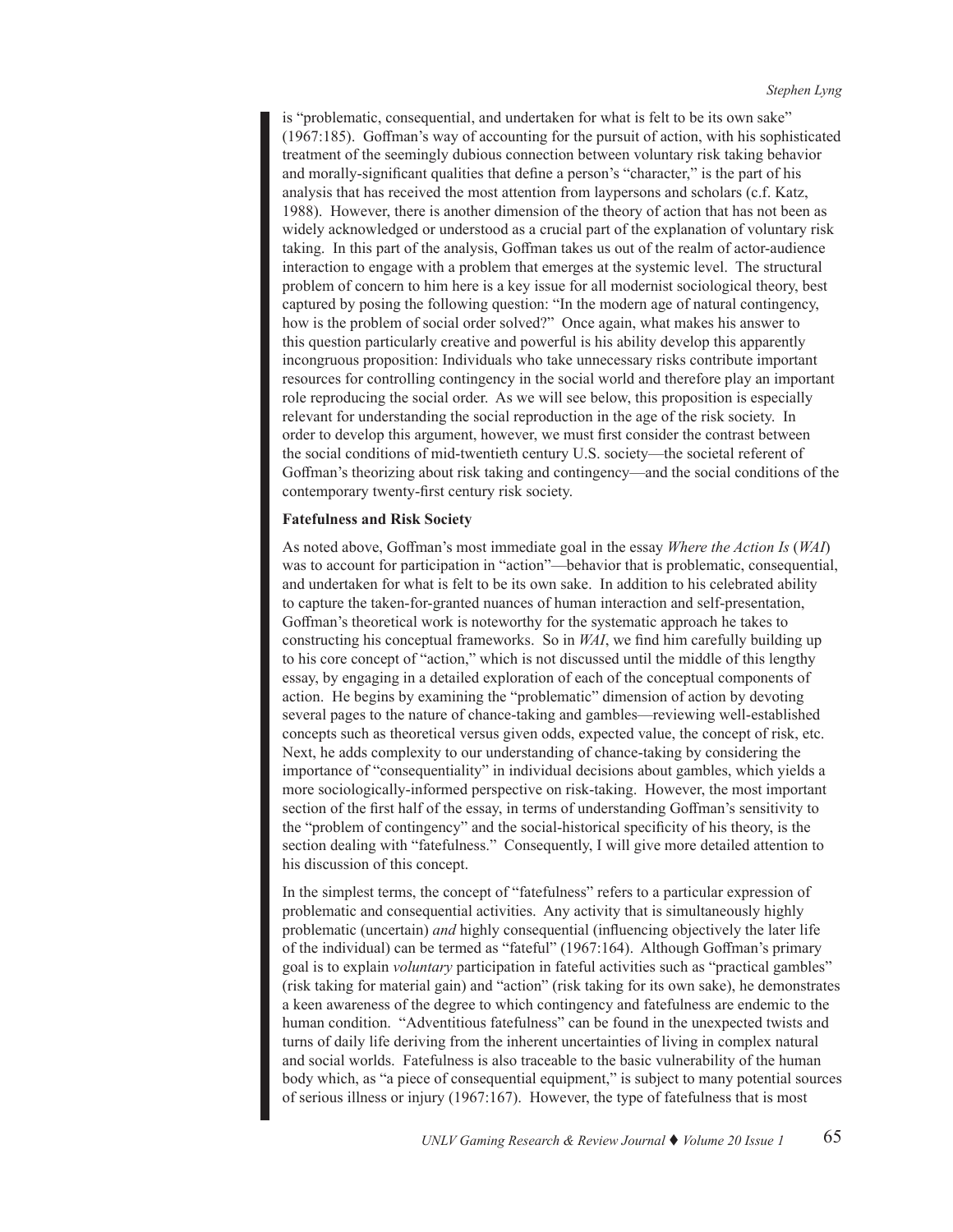central to Goffman's analysis involves the potentially consequential uncertainties that one confronts in social situations of co-presence: "Just as the individual always brings his (sic) body into every occasion of his activity ..., so he brings himself as an upholder of conduct standards like physical adeptness, honesty, alertness, piety, and neatness. The record of an individual's maintenance of these standards provides a basis others use for imputing a personal make-up to him [and] they employ this characterization in determining how to treat him—and this is consequential" (1967:167). Since social situations offer opportunities for presenting favorable or unfavorable information about oneself, they are intrinsically risky and are often a source of fatefulness. Thus, Goffman is alert to the special challenge that every human being confronts in finding ways to manage the multitude of contingencies associated with vulnerable bodies, emergent social interactions, and existential uncertainties.

While Goffman's reflections on these sorts of contingencies may be relevant to all human societies, other parts of his discussion reveal the historical specificity of his conception of fatefulness. In a particularly revealing passage (1967:161-164), he employs the distinction between "time off" and "time on" to describe the true nature of fatefulness. When individuals are free of institutionally determined responsibilities associated with participation in paid employment, family life, and civic association (i.e., during "time off"), they have the luxury to "kill time" in activities of their own choosing. Since the range of options for killing time are almost unlimited, time off periods are usually problematic (characterized by uncertainty), but the choices made during these times are not likely to be consequential. In contrast, the institutionally-determined character of "time-on" activities involve the opposite combination of uncertainty and consequentiality—they can be highly consequential but are rarely problematic, since the routines of work, family life, and civic association leave little room for free choice in how responsibilities are fulfilled. Goffman's point in drawing this distinction is to highlight the rare instances of truly fateful experience in the institutional realm—the combination of uncertainty and consequentiality found only in the pursuit of "practical gambles" and "action."

So we find a certain bipolarity in Goffman's analysis of fatefulness. On the one hand, he demonstrates his concern with the natural contingency of human experience, especially within the context of face-to-face interaction. As we will see, the problem of controlling contingency in social situations becomes an explicit theme in his theory of action. On the other hand, he also reveals his theoretical predisposition to the social order of midtwentieth century U.S. society with his claim that fatefulness is relatively rare in a social system where institutional routines dominate in work, family life, and most other social institutions. It is precisely this bipolarity in Goffman's approach to fatefulness that supports my claim that his theory of action has even greater relevance for the risk society of the twenty-first century than it does for the social world of Goffman's own time. While fatefulness may not have been a characteristic of institutional activities in Goffman's time, we have seen that fatefulness pervades almost every institutional domain of the contemporary social world—in the increasing uncertainties and insecurities in the realm of work, in the dramatic changes in how families are constituted, in the expanding choices available for performing gender roles and arranging intimate relationships, and the other changes described in my earlier discussion of risk society. As I argue below, in the context of a world where risk and uncertainty have become more prominent aspects of social life than they were in Goffman's time, his insights about the role of actionseeking in controlling contingency and reproducing the social order are more relevant than ever. However, one more preliminary step is required before this argument can be fully developed—we must consider a modification of the risk society approach that gives greater attention to the *cultural* dimensions of risk and uncertainty.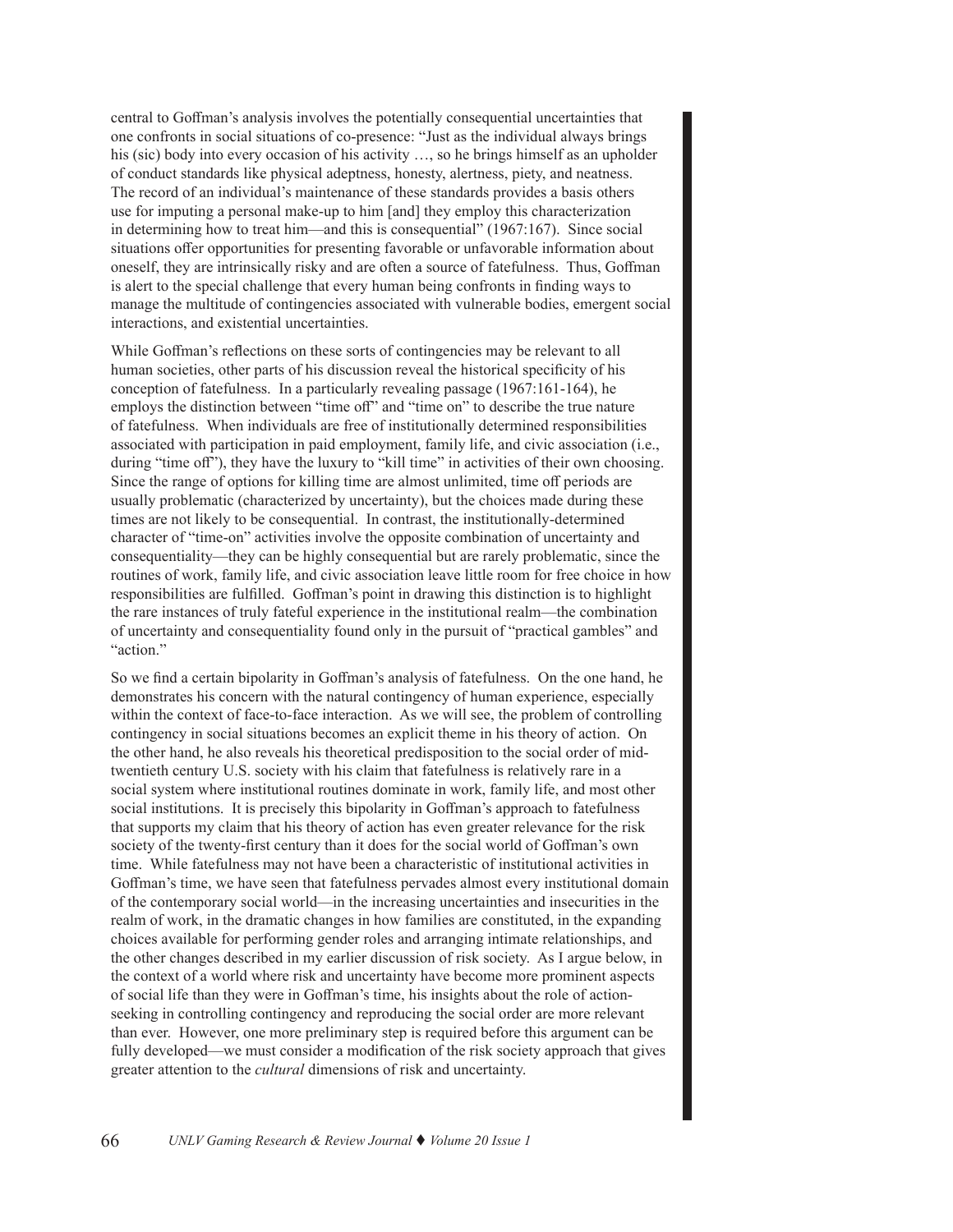## **Risk Culture and Aesthetic Reflexivity**

As an early contributor to the development of the reflexive modernization thesis, Scott Lash (1993, 1994, 2000) has taken the risk society perspective in some promising new directions. Lash's response to the risk society model is informed by his engagement with the cultural studies literature, which has shifted the sociological focus away from traditional concerns with production and social class to "cultural" practices in the realms of consumption, leisure, and media. Although Lash is generally sympathetic with Beck and Giddens' ideas on reflexive modernization, he complains that they fail to appreciate the extent to which *information and communication structures* have displaced social structures that have been receding under the influence of reflexive modernization (Lash, 1994:111). Thus, he boldly asserts that "the risk society that emerges from an industrial society is in a relatively fast decline … [and it is] risk cultures which seem to be the emergent present ..." (Lash, 2000:60).

For Lash, the most important implication of this shift from risk society to risk culture is that it forces us to reconsider the nature of contemporary reflexivity. In risk society, the social structural conditioning of human action is increasingly mediated by social scientific knowledge, which serves to liberate agency from its moorings in traditional structural arrangements. Although this "structural reflexivity" occurs through the mediation of conceptual symbols, Lash points out that the expansion of information and communication structures has created another semiotic economy—"one of not conceptual but *mimetic* symbols" (1994:135, emphasis mine). Cultural changes involving the steady extension of electronic media into every aspect of personal life, with late modern individuals devoting increasing amounts of time and attention to television, movies, radio, Internet and "smart phone" communication, have created a new mode of reflexivity based on mimetic symbols such as images, sounds, and narratives. The expanding influence of mimetic symbols has created a space for a type of reflexivity that Lash terms as "aesthetic reflexivity," which he wishes to contrast with the "cognitive reflexivity" conceptualized by Beck and Giddens. "If reflexivity is self-monitoring, then 'aesthetic reflexivity' would be a sort of *hermeneutic* self-monitoring. … Aesthetic and hermeneutic reflexivity is rooted not in self-monitoring but in self-*interpretation*" (Lash, 1993:8).

Lash's treatment of risk culture and aesthetic reflexivity is complex and draws extensively on a wide range of philosophical and theoretical traditions, so I will not attempt a thorough review of his argument here. However, it would be helpful for the discussion that follows to consider some of Lash's salient points about risk culture and aesthetic reflexivity. In seeking to correct the cognitive bias in Beck and Giddens' conception of reflexivity, Lash directs attention to the contrast between early modern and late modern subjectivity. As noted above, the early modern imperative to order natural contingency by the individual or collective subject is achieved through the subsumption of the *particular* object by the *universal* subject, as exemplified by the cognitive reflexivity of Kantian cognitive and practical judgement. In contrast, the expanding influence of mimetic symbols in late modernity gives rise to subjective judgements that depend more on hermeneutic *interpretation* by the subject, which means that the object can be only partially subsumed by the subject. Since aesthetic judgement is rooted in imagination and intuition, it involves a particularized component of subjectivity. Consequently, in aesthetic reflexivity, the relationship between subject and object involves the subsumption of a particular by a particular (Lash, 1993:9).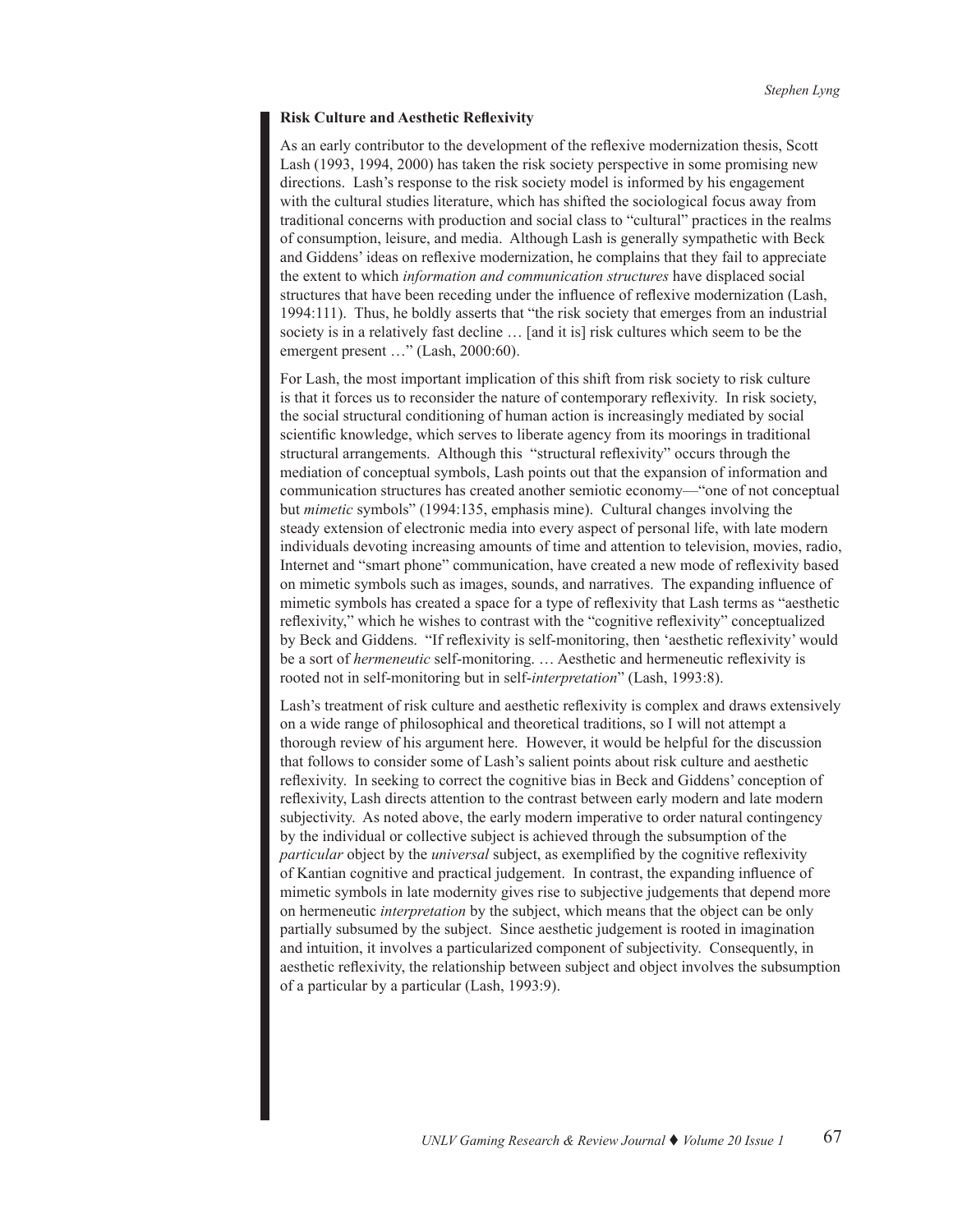Thus, the concept of aesthetic reflexivity denotes a radical form of subjectivity, in which subjectivity escapes the universal of the cognitive categories and must find its own rules (Lash, 2000:52). This is an open and bodily subjectivity where judgements "follow not a visual logic but a logic much more tactile, sensuous, materialist and immediate; they follow what might be called a 'logic of sensation'"(Lash, 2000:57). Aestheticreflexive judgements connect everyday experience to supra-logical meanings attached to existential experiences such as "the temporality of death, love, sexuality, relations with one's children, friendship" (Lash, 2000:53). In contrast to the cognitive and scientistic orientation of the risk society model, the risk culture perspective views social life as dominated by the concrete particulars of artifacts, rituals, and events that are affectively charged.

Lash's extensive writings on risk culture and aesthetic reflexivity provide a crucial link between the risk society tradition and Goffman's theory of voluntary risk-taking, but the highly abstracted character of his discussion makes it difficult to directly connect his idea of aesthetic reflexivity to Goffman's conceptual framework. However, this problem can be ameliorated by considering an empirical application of the concept of aesthetic reflexivity to a domain that bears some strong resemblances to action-oriented activities. Silvia Rief's (2009) study of *Club Cultures* builds on Lash's insights about late modern reflexivity by broadening the focus of aestheticization to include not only mimetic symbols but mimetic *practices* as well—in particular, mimetic practices in dance (2009:93). It makes intuitive sense to establish parallels between dance and risk-taking activities since they have many characteristics in common. Rief notes the similarities between dance clubs and many other leisure settings that, coincidentally, happen to show up in Goffman's description of where action can be found: theme parks, shopping malls, certain kinds of holidaying, urban spectacles, sport events, music festivals and concerts, casinos or gambling halls—places that "emphasize the quest for excitement … through absorbing sensual stimulation and the collective nature of the event, which encourages expressivity and spontaneity" (2009:81). Thus, it is possible that dance (in club environments) may be a useful metaphor for "action" in the sense of highlighting the mimetic qualities of this form of risk taking behavior.

By combining mimetic symbols and mimetic practices in her conception of aesthetic reflexivity, Rief is also able to focus attention on two critically important concerns of Goffman's general dramaturgical orientation. The first is the ontological priority that is given to the interactional domain and the importance of co-presence in Goffman's dramaturgical approach. Rief states explicitly that her notion of aesthetic reflexivity "draws attention to the role of implicit, embodied forms of understanding as well as to mimetic practices, imagination and intuition that are essential to social interaction. In this sense, *aesthetic reflexivity can be seen as a key element of (face-to-face) interaction* and not only as an upshot of (post-) modernism or post-industrialism" (2009:97, emphasis mine). She also notes that since club dancing takes place in a context of co-presence, communication depends as much on collective dance and movement as it does on verbal exchange—an interesting expression of Goffman's famous distinction between signs "given" versus signs "given off." The coordination of practices within this domain of interaction is rooted in "intuitive, embodied understanding, kinesthetic awareness and empathy" (2009:93).

A second way that Rief's conception of aesthetic reflexivity converges with the dramaturgical approach is in the central significance assigned to the process of selfpresentation in this reflexive practice. As we have seen, the concept of reflexivity has many meanings (see Lynch, 2000) and reflexive processes can operate at different levels (e.g., systemic versus individual reflexivity) but, for Rief, the key relevance of club dancing as a form of aesthetic reflexivity is its role in generating self-identity. Dance clubs are "sites for cultural body and emotion work (Shilling, 2005) that forms a central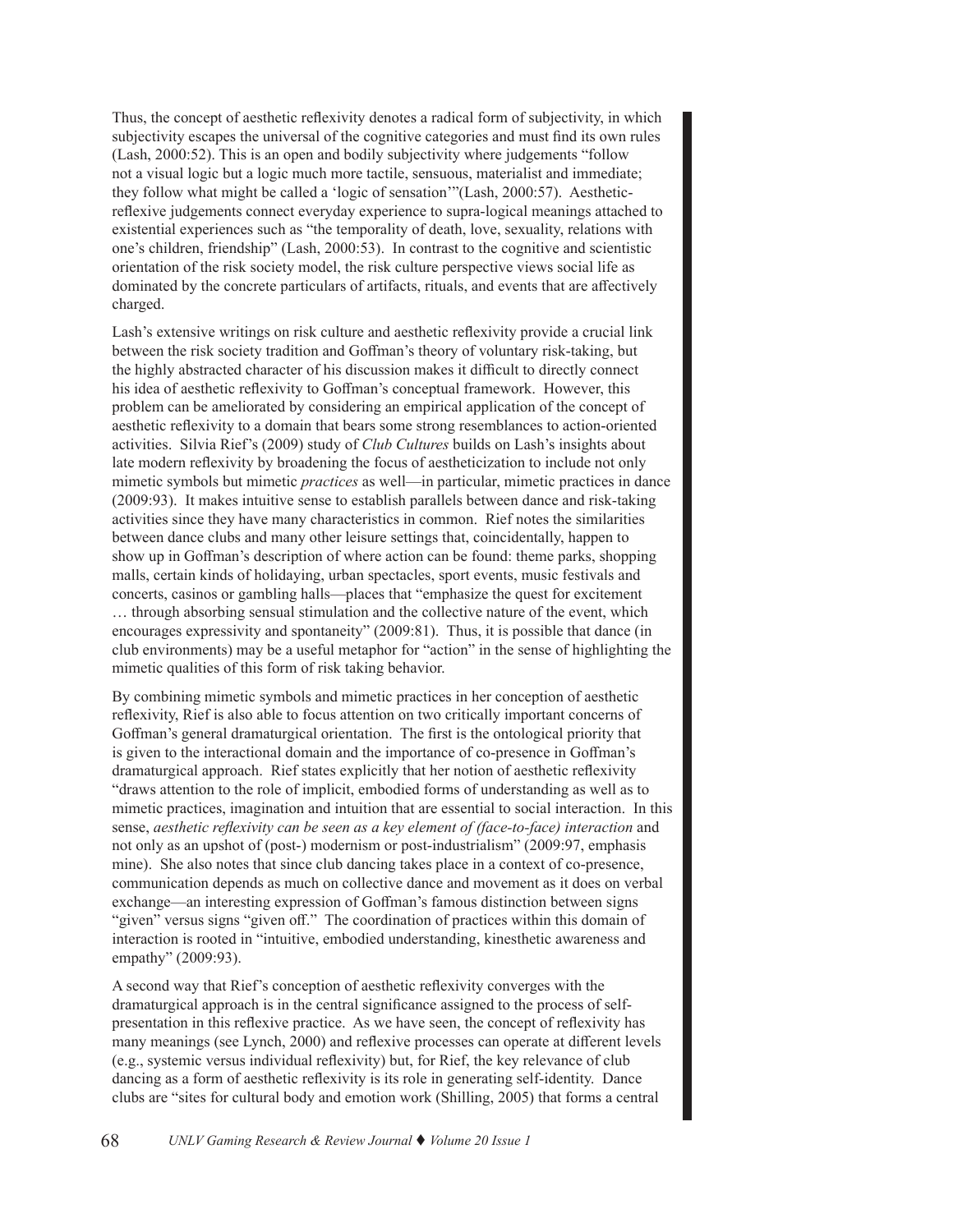part of identity at least in certain segments of the population. Such emotion work involves the control of one's body appearance and presentation through impression management, the display or alteration of feelings …" (2009:82), and a self-presentation that complies with aesthetic style codes (2009:93). A particularly strong link to dramaturgy can be seen in Rief's discussion of one of the two modes of "aestheticization" involved in transcending everyday realities within club and dance cultures. "Stylization" (in contrast to "sensation" involved in directly intervening in the nervous system through drug use or other prosthetic technologies) is a performative, mimetic practice in which individuals engage in a form of acting "as-if" by engaging in certain idealized ways of comporting the body and performing social roles (2009:102). This is, of course, reminiscent of Goffman's early work on the "presentation of self," which also emphasized the idealized nature of the self displayed in performances before audiences (Goffman, 1959). Thus, in the context of club dancing, stylization can be understood as a special form of acting:

From a mundane perspective, stylization embraces practices of decorating or masquerading the body through fashion, dress, outfit, make-up, hairstyle, costumes and more. This also extends to body action, the 'decoration' of the body with gestures, postures, and movement as in dance, which has been described as the creation of imaginary, 'as-if' spheres … (2009:102).

Rief's study of club cultures clearly reveals the important overlaps between the mimetic qualities of club dancing and processes of self-presentation captured by Goffman's dramaturgical perspective and therefore her work serves as an important bridge between Lash's abstract analysis of aesthetic reflexivity and the concept of action. Since Goffman's theory of action is based on background assumptions that derive from the dramaturgical model of the self, it may be useful to conceptualize "action" as mimetic practice that generates a form of aesthetic reflexivity. In the remaining section of this paper, I explore this possibility and show how the theory of action helps broaden our understanding of the problem of social reproduction in risk society and culture.

#### **Ontological Insecurity, Aesthetic Reflexivity, and Action**

So we return to the late modern social universe of risk society and culture. As discussed earlier, the unique accomplishment of Beck and Giddens' social-historical perspective is that it allows us to see the contemporary global social system, dominated by humanlyproduced dangers of unprecedented scope and ever expanding uncertainties in daily life, as a radicalized form of modernity as opposed to a *post*-modernity. This is an important insight because it allows us to more effectively grasp the key imperative of our social universe—the problem of dealing with natural contingency in human affairs, which has existed since the inception of the modernist project several centuries ago. If it can be understood that this fundamental imperative has not changed since the dawn of the modern age, then it is possible to identify the most important distinguishing features of the contemporary social world by describing and analyzing the social structures and resources for controlling natural contingency. My goal at this point is to show how Goffman's theory of action contributes to this latter task.

I will begin by first identifying the particular version of the reflexive modernization thesis that is most amenable to the present effort. As noted above, the common practice of referencing both Beck and Giddens in discussions of reflexive modernization and risk society tends to obscure important differences between these two theorists of late modernity. Although they embrace a common vision of emergent social change, Beck and Giddens belong to different paradigmatic sociological traditions. As Lash (1993:6-7) points out, Beck belongs to the German "continuist" tradition (represented by Habermas and Luhmann) that "understands social change as a learning process," while Giddens is tied to a "discontinuist" orientation closely aligned with the paradigmatic concerns of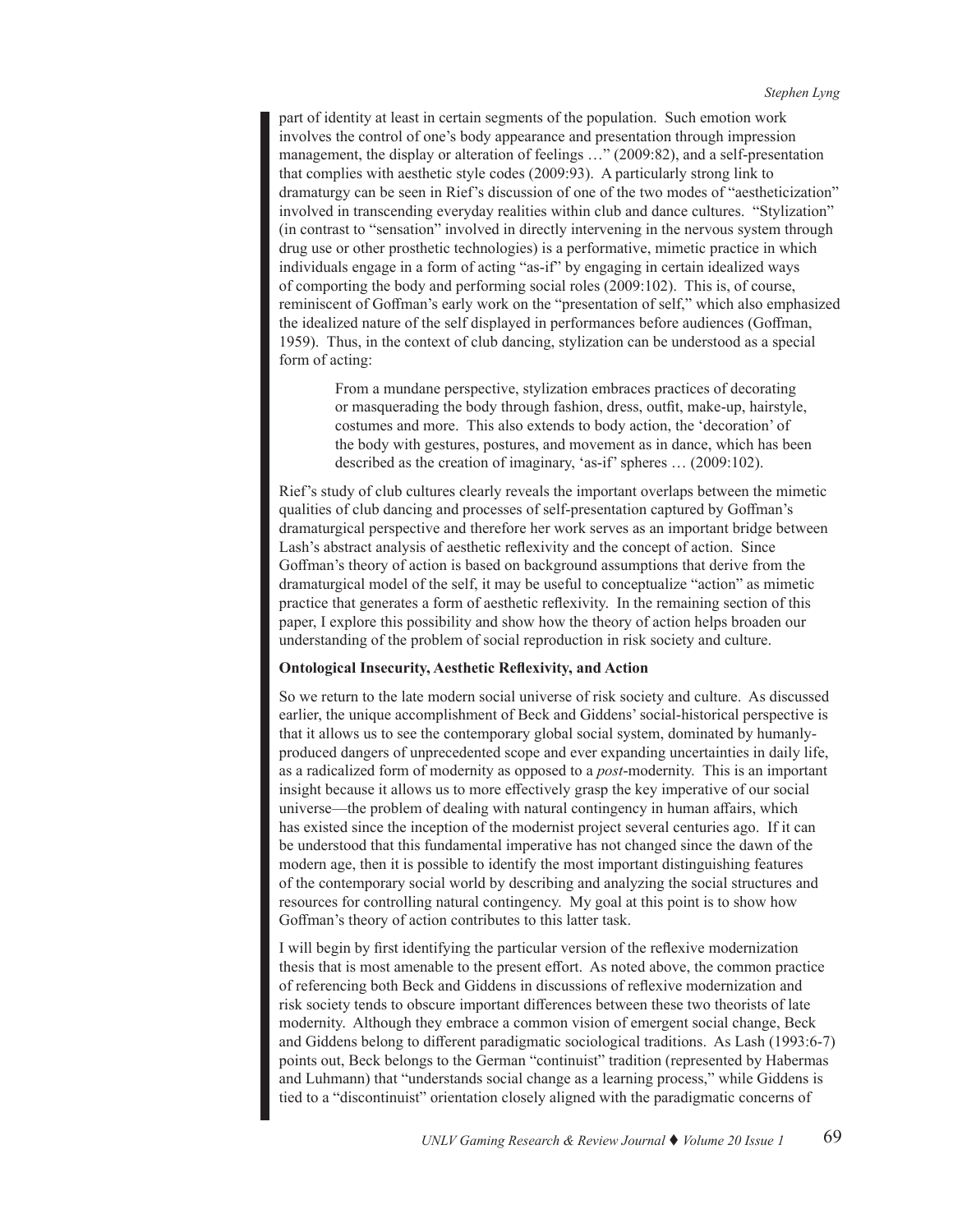classical sociological theory. While Beck's continuist orientation emphasizes change and improvement, Giddens' discontinuist agenda addresses the classical theoretical question of "How is society possible?" Since Goffman's theory of action is also primarily concerned with the classical problem of order and social reproduction, I have chosen to focus on Giddens' version of reflexive modernization in explaining the role of action in risk society and culture.

As an alternative to the dominating themes of institutional differentiation and integration in mainstream sociological theory, Giddens' approach to the development of modern societies focuses on the way in which institutions become situated in time and space. In particular, it is the emergence of *time-space distanciation* or the organization of time and space "so as to connect presence and absence" that most distinguishes modern social relations from the earlier pre-modern era (Giddens, 1990:14). The ultimate consequence of time-space distanciation is that the "embedded" social world of the pre-modern era, characterized by the co-presence of social actors, gives way to societies dominated by "disembedded" institutions, in which social relations have been "lifted out" of the local contexts of interaction and restructured across indefinite spans of time and space (Giddens, 1990:21).

In addition to the effects of time-space distanciation and the disembedding of social institutions, modern societies acquire a dynamic character that can also be traced to the "*reflexive ordering and reordering* of social relations" deriving from the penetration of social scientific ideas about social life into the broader culture of commonsense social actors—the "double hermeneutic" process mentioned earlier. This involves the social scientific cooptation and reformulation of lay agents' ideas about social life and the reintroduction of this social scientific meta-language back into the lay culture through media- and education-base socialization. Thus, "*[s]ociological knowledge spirals in and out of the universe of social life, reconstructing both itself and that universe as an integral part of that process"* (Giddens, 1990:16, emphasis in original). As a consequence of all three of these processes, the pace of change increases in the modern world, with individuals experiencing expanding opportunities for escaping the constraints of local habits and practices and modern organizations finding new ways to connect local and global networks (Giddens, 1990:20). According to Giddens, these processes are the driving forces behind the extreme dynamism of modernity.

By taking account of these "great dynamic forces of modernity," Giddens is able to distinguish the "radicalized" phase of modernity that is discontinuous with the early phase of the modernist project (Giddens, 1990:52). However, the radical expression of modernist principles that now frame the everyday experience of contemporary social actors leaves most individuals in a highly unsettled state, which Giddens refers to metaphorically as something like being aboard a "careering juggernaut" rather than a well-driven automobile (Giddens, 1990:53). Riding the juggernaut of modernity has many consequences for the moral and emotional lives of modern individuals, but one of the most important of these moral/emotional concerns involves the emergence of a distinctly modern preoccupation with the problem of "ontological security" (Giddens, 1990:92). Drawing heavily on the object-relations school of psychoanalytic thought, Giddens conceptualizes ontological security as the basic sense of confidence that individuals have in the constancy of the material and social world and the continuous nature of the self. It refers to the fundamental sense of reliability we have in persons and things, which is "an emotional, rather than a cognitive, phenomenon, and it is rooted in the unconscious" (Giddens, 1990:92).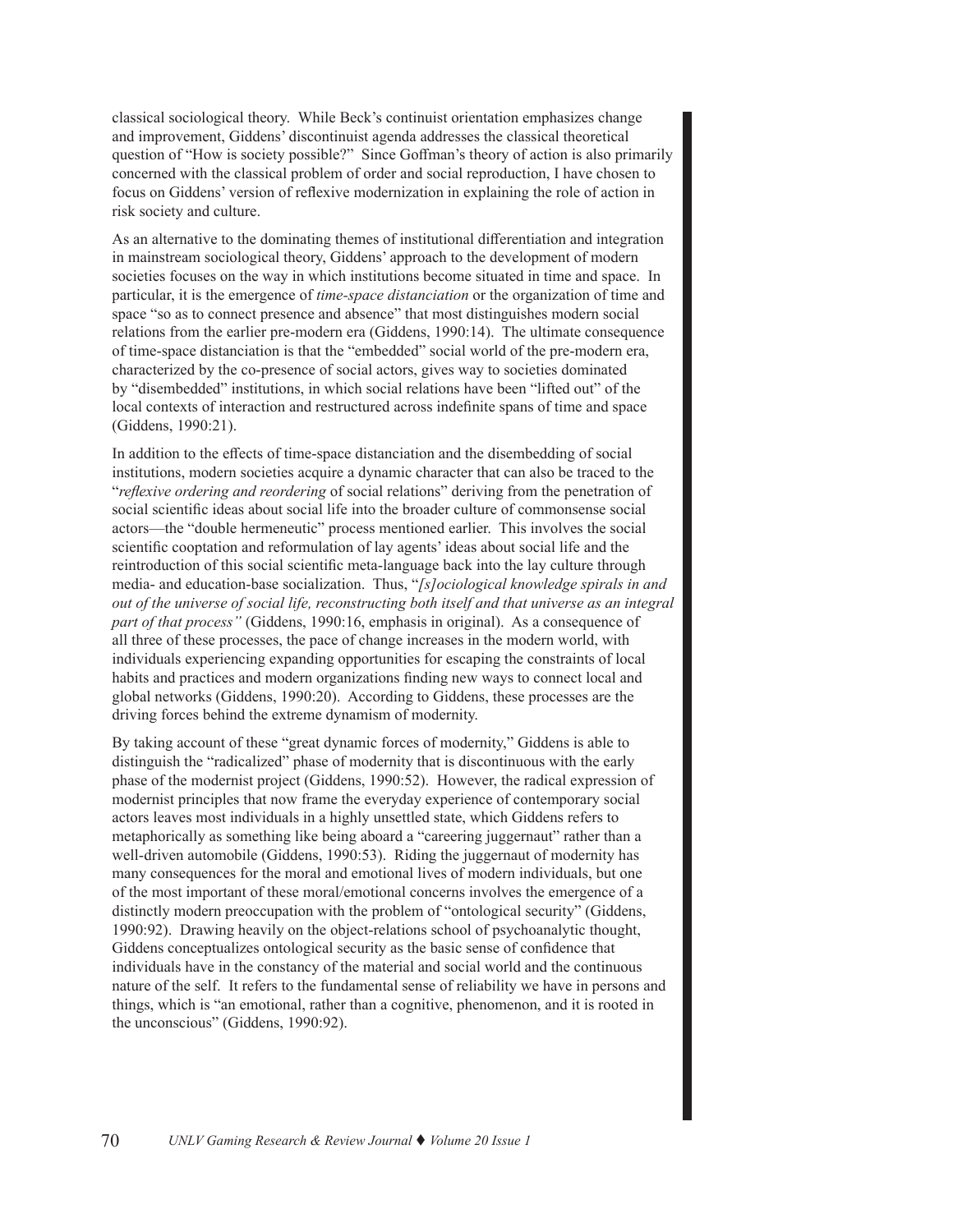Thus, in Giddens' version of reflexive modernization, the key problem of explaining order has been reformulated in terms of ontological security—or rather ontological *in*security. "The problem is precisely how we can cope with … psychic and social hazards, and maintain reasonable levels of order and stability in our personalities and society" (Lash, 1994:117). In addressing this problem, Giddens returns again to his roots in the phenomenological tradition, which is clearly revealed in the contrast he draws between the pre-modern and modern social contexts. To explain how traditional societies maintain social conventions in the face of ontological insecurity, he relies on an ethnomethodological conception of ongoing "reality work" undertaken as a form of hermeneutically mediated reflexivity. In traditional social environments dominated by face-to-face interactions, the constancy of the material and social reality is a practical accomplishment achieved through everyday talk and interaction. This reflexive process sustains "an extremely sophisticated methodology of practical consciousness, which is a continuing protective device … against the anxieties which even the most casual encounter with others can potentially provoke" (Giddens, 1990:99). In the modern era, by contrast, reality work is mediated more by institutions than face-to-face interaction and the double hermeneutic becomes the primary means of managing ontological insecurity. In this context, hermeneutically mediated reflexivity occurs through "expert systems," with the psychological sciences providing therapeutic resources that protect individual identity against ontological insecurity and lay versions of the sociological perspective maintaining trust in the social reproduction of social relations in the face of contingency (Giddens, 1990:38-44).

Giddens' version of reflexive modernization offers a powerful perspective on late modern society that has strong purchase on the social world we inhabit today. However, like any theory of comparable scope, Giddens' framework is plagued by certain omissions and contradictions. I believe that Lash (194:199) is correct in stating that Giddens' (and Beck's) "analyses remain not so much flawed as partial because of a *scientistic* character to their assumptions." Giddens' decision to frame the issues relating to ontological insecurity in phenomenological/ ethnomethodological terms means that he can only focus on *cognitive* forms of reflexivity in his analysis of the mediation of contingency, even though he states himself that ontological security is "an emotional, rather than a cognitive, phenomenon" (Giddens, 1990:92). So this raises some important questions: Is the hermeneutically mediated reflexivity that Giddens emphasizes sufficient for maintaining the constancy and continuity of material, social, and personal realities in the face of ontological insecurity? If there is an emotional component to ontological security, what kind of emotional resources are required to ensure that the contingencies of self and social life are controlled and where can they be found? And if such emotional resources are crucial for the ongoing (re)production of identities and social relations, how can these resources be conceptualized in terms of reflexivity?

To answer these questions, I now return to *Where the Action Is*. Having previously reviewed most of the ideas that form the conceptual scaffolding of Goffman's theory of action—the nature of risk, consequentiality, fatefulness, and the concept of action—I will now get to the crux of his argument. Recall that the primary goal of the analysis is to explain why individuals actively seek opportunities for risk taking when there is no obvious gain for doing so. By claiming that action activities are "undertaken for what is felt to be their own sake," Goffman seems to suggest that action offers intrinsic rewards that explain people's attraction to the dangers of these undertakings. Deep into the analysis, however, he reveals that he has chosen his words carefully in defining this aspect of action, in order to avoid the implied meaning of this phrase. Action is undertaken for *what is felt* to be its own sake—that is, action-seekers may *feel* a deep attraction to the action experience, but this feeling hides the true significance of action.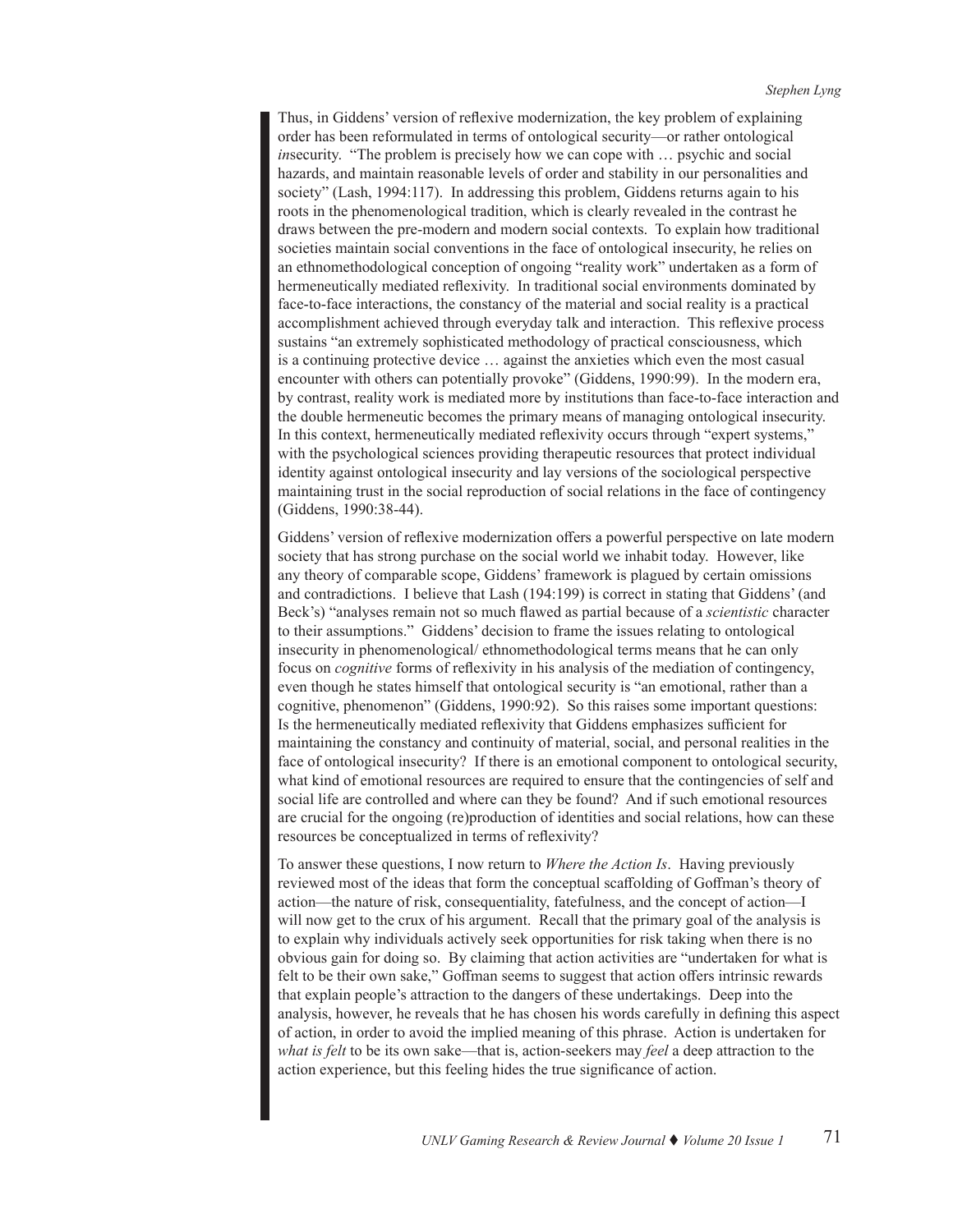To explain what is *really* behind the pursuit of action, Goffman turns to the concept of "character." In Goffman's usage, the term "character" refers to a range of personal qualities displayed in fateful endeavors, which are crucial to maintaining one's involvement in the enterprise in the face of a strong desire to abandon the effort. To get at the essential nature of character, Goffman distinguishes between the "primary properties" or activity-specific skills one must possess in pursuing a particular form of action ("timing" in bullfighting, a good "aim" in game hunting, knowledge of the odds in gambling, etc.) and general qualities of character that apply to all forms of action (1967:217). The most obvious expression of character in fateful events is the demonstration of courage—the capacity to proceed with a dangerous course of action even when one is fully aware of the dangers one confronts. But courage is most often expressed in forms that are specific to the action undertaken, as when gamblers gracefully submit to the rules of a game even when they have much to lose (the quality of "gamble") or when boxers demonstrate "gameness" or "heart" by continuing to give their all to the fight in the face of almost certain defeat. The special power of Goffman's treatment of character, however, is his ability to identify the more subtle personal traits exhibited in fateful situations that can influence the course of events. He employs terms like "integrity," "gallantry," and "composure" to capture these qualities and he shows how each of these traits is expressed in particular forms of action.

Among the collection of character traits that Goffman identifies, the one that receives the most attention is composure, which is further dissected into the sub-capacities of poise, emotional self-control, calmness, presence of mind, dignity, and stage confidence. What is most noteworthy about the elements of composure, as compared to the other character traits Goffman identifies, is that they all refer to somatic-affective qualities or embodied capacities. In describing the general nature of composure, Goffman emphasizes the control of one's body in "physical tasks (typically involving small muscle control) in a concerted, smooth, self-controlled fashion under fateful circumstances" (1967:222-23). Similarly, he describes emotional self-control as exercising "physical control [over] the organs employed in discourse and gesture" (1967:223). "Dignity" is explicitly defined in corporeal terms as "sustain[ing] one's bodily decorum in the face of costs, difficulties, and imperative urges" (1967:225). Presence of mind is also considered as an embodied skill, since it depends on the control of neurophysiological processes involved in mental "blocking." Mental calmness is an element of stage confidence, which is "the capacity to withstand the dangers and opportunities of appearing before large audiences without becoming abashed, embarrassed, self-conscious, or panicky" (1967:226). Thus, all forms of composure are acquired through "the practiced easy use of human faculties mind, limbs, and, especially, small muscles" (1967:228).

Although one might suppose that properties of composure are simply the kinds of innate embodied capacities that any courageous person possesses, this assumption would violate the logic of Goffman's analysis. The key to understanding the role of composure and the other character traits in action activities is to appreciate the paradoxical nature of character. Goffman challenges common-sense "folk-beliefs" about the innate quality of character by proposing that it is not "given" in the individual but instead is "gambled." "[A] single good showing can be taken as representative and a bad showing cannot be easily excused or re-attempted. To display or express character, weak or strong, is to generate character. The self, in brief, can be voluntarily subjected to re-creation" (1967:237).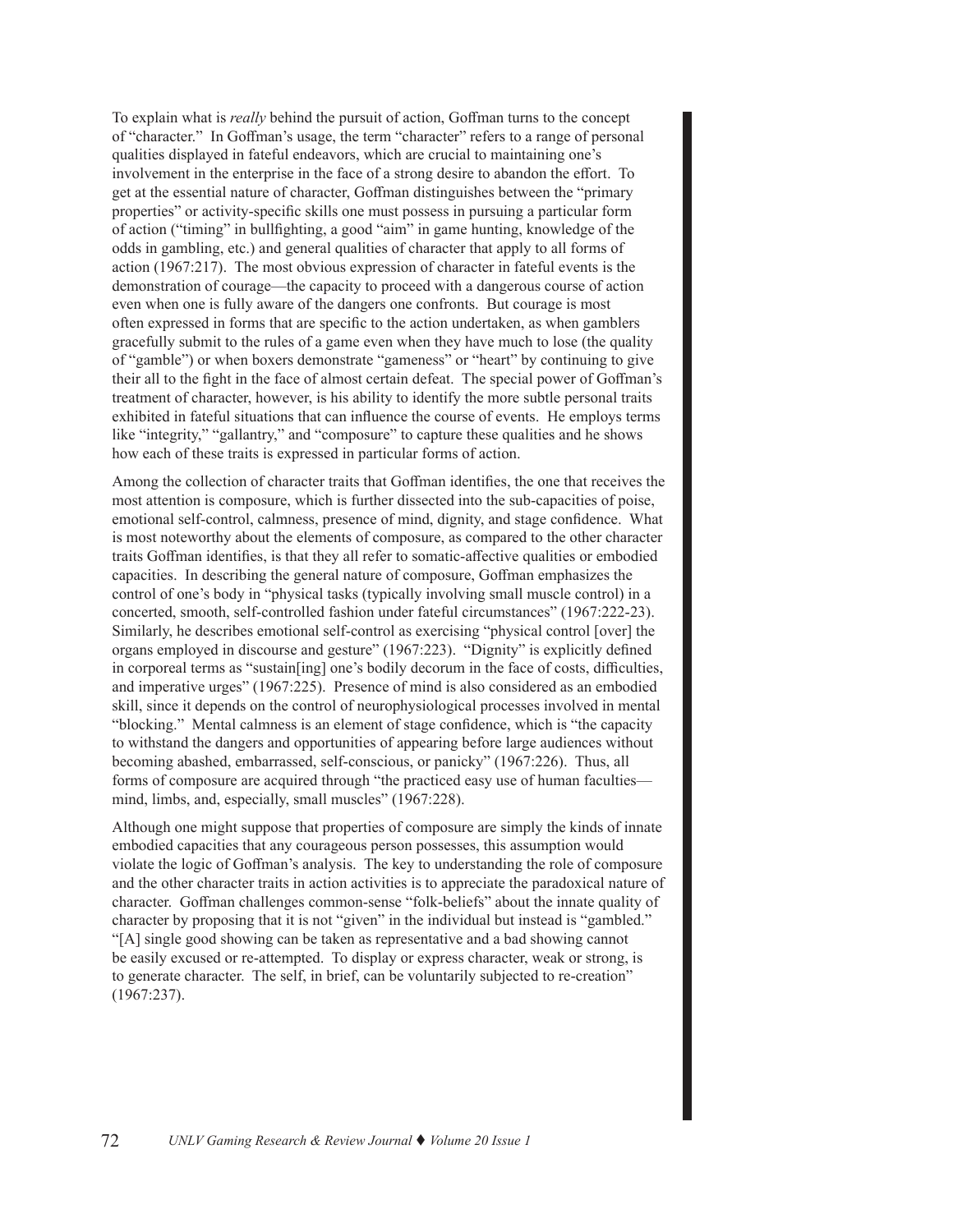Thus, the paradox of character is found in the fact that it is both unchanging and changeable:

> And now we begin to see character for what it is. On the one hand, it refers to what is essential and unchanging about the individual—what is *characteristic* of him. On the other, it refers to attributes that can be generated and destroyed during fateful moments. In this latter view the individual can act so as to determine the traits that will thereafter be his; he can act so as to create and establish what is to be imputed to him. Every time a moment occurs, its participants will therefore find themselves with another little chance to make something of themselves (1967:238).

This paragraph is a crucial one in Goffman's essay because his assertions about character and action here are clearly informed by his broader theorization of the self as an emergent product of the interaction between actor and audience. In keeping with his dramaturgical approach, Goffman orients us to "behavior materials [such as] the glances, gestures, positionings, and verbal statements that people continuously feed into the situation, whether intended or not" (1967:1). Thus, the self and its specific attributes are created through a semiotic process that involves two parts: "a part that is relatively easy for the individual to manipulate at will, being chiefly his verbal assertions, and a part with regard to which he *seems* to have little control, being chiefly derived from expression he gives off. The [audience] may then use *what are considered to be* ungovernable aspects of his expressive behavior as a check upon the validity of what is conveyed by the governable aspects" (Goffman, 1959:7, emphasis added). In other words, an individual who 'signs' a self and its attributes to co-present others employs two basic semiotic resources—verbal/ linguistic expressions and somatic/affective indicators. The audience treats signs of the latter variety as definitive because they are *assumed* to be impervious to manipulation by the individual. Of course, Goffman rejects this common-sense belief and his theory of the self rests on the claimed malleability of the body as a signing medium.

We see, then, why composure receives so much attention in Goffman's discussion of character. As the most embodied dimension of character, composure is viewed by common-sense actors as the most reliable signifier of innately-based character. And yet, all the elements of composure—poise, emotional self-control, calmness, presence of mind, dignity, and stage confidence—are seen by Goffman as no less governable by individuals engaged in character displays than the linguistic resources they may devote to this task. The terms Goffman uses to describe how character is revealed in action highlight the pliability of the semiotic resources employed for this purpose. Character is *displayed, shown, expressed, generated, created, and re-created*. As these terms suggest, the principal role of the body in volitional risk taking is to serve as a signing medium, one that is essentially hyperconductive in nature (Shalin, 2007:217).

The primary importance of character is its significance for explaining why people engage in dangerous action. In making the connection between action and character, Goffman can explain the motives for risk taking in distinctively sociological terms. Challenging the common-sense view of voluntary risk taking as motivated by individual-level factors, Goffman suggests that action offers an opportunity for the reflexive formation of character. The pursuit of action is when individuals can present self-qualities that indicate "what they are made of." In Goffman's (1967:237) words, "[i]t is during moments of action that the individual has the risk and opportunity of displaying to himself and sometimes to others his style of conduct when the chips are down." Thus, the acquisition and maintenance of character is a reward of sufficient value to inspire the taking of serious risks in dangerous action. "We can begin to see that action need not be perceived, in the first instance, as an expression of impulsiveness or irrationality, even where risk without apparent prize results. Loss, to be sure, is chanced through action; but a real gain of character can occur" (1967:238).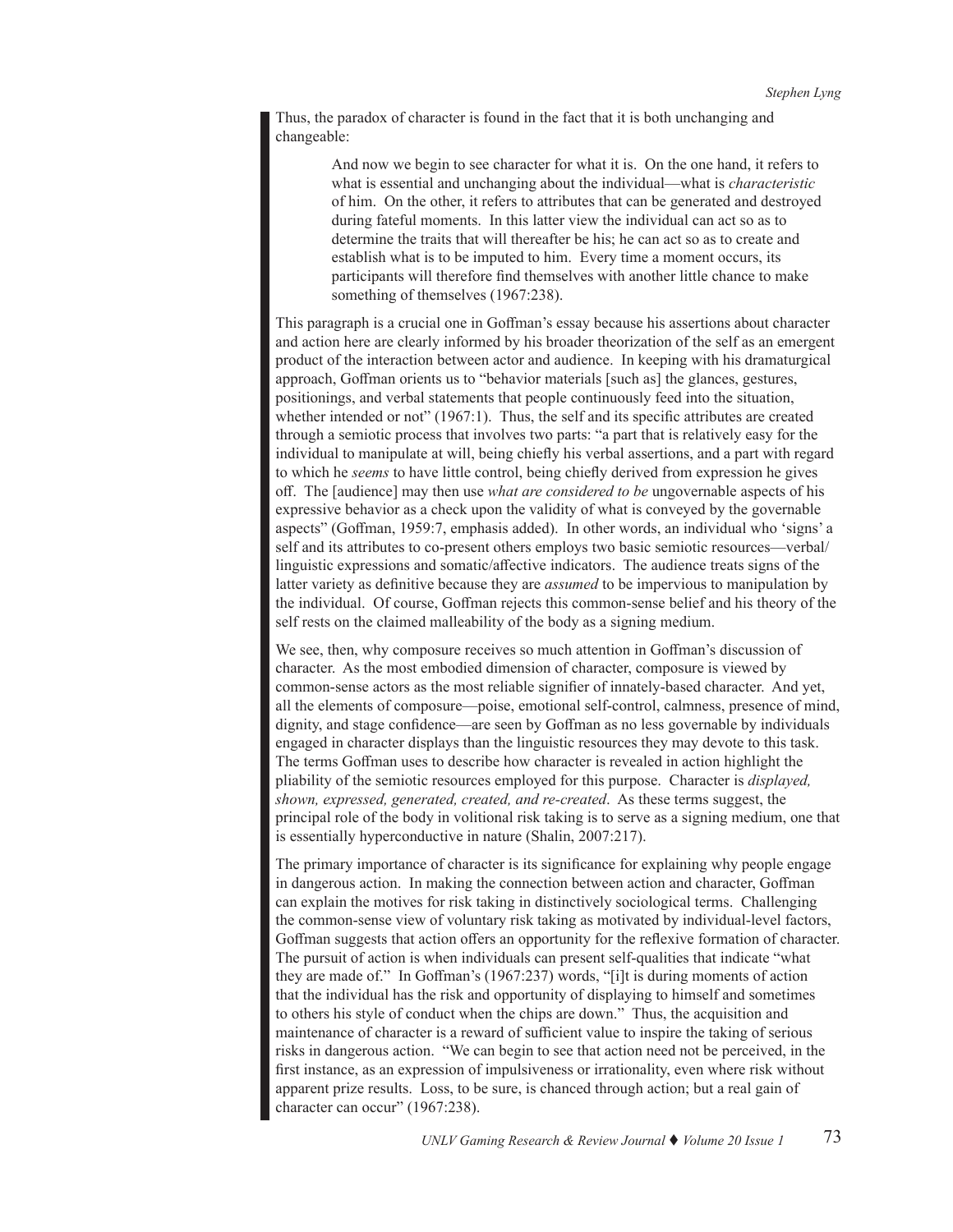What we find in Goffman's theory of action then is a creative elaboration of his dramaturgical approach to individual-level reflexivity. As I stated earlier, Goffman's conception of individual reflexivity is rooted in an interactional framework (in contrast to the phenomenological approach adopted by Giddens), which is revealed here in the attention that he devotes to "strong character" as an *imputed* characteristic. Like his more general notion of the self, the elements of character he identifies do not reside *within* the individual; rather, they emerge out of the interaction of actor and audience. Thus, in Goffman's conception of individual reflexivity, the mediating factor is the response of an audience to the behavioral displays of an action-seeker, which then become integrated into the self-concept of the action-seeking individual. The process of observers imputing strong character to action-seekers is fully reflexive in the sense that the imputation has practical consequences for action seekers—as an audience-produced indexical expression of the traits exhibited by action-seekers, *strong character* "changes the very practical circumstances for which it now stands as a description" (Mehan and Wood, 1975:141). In other words, the character of the action-seeking subject is *objectified* through the responses of others to his or her behavioral displays.

For the broader purposes of this analysis, the key thing to note about Goffman's approach to action and character is that it refers to a form of reflexivity that involves behavior, embodiment, and emotion. As we have seen, being designated as a person of strong character is not dependent upon anything that action-seekers *say* about themselves; rather, it depends on how one actually acts in fateful situations, on the comportment of one's body, on the management of one's emotions in these situations. Like the club dancing activities studied by Rief, the pursuit of action is about movement, sensual involvement with people or things, emotional stimulation and control, deep connections to body equipment or gear, affectively-charged rituals and events, and the use of one's intuition and imagination. In action, as in dance, the mediation of the self occurs not through linguistic symbols but through mimetic practices. Thus, the reflexive process that Goffman describes in his theory of action is best classified as a form of aesthetic reflexivity: the displays of movement, body comportment, and emotion by action-seekers represent a form of *mimesis*, in which the moral/ethical constitution of these individuals (as persons of "strong character") are "mirrored" in the responses of the audience.

The focus on (re)creation of the self in character displays is more typical of Goffman's approach as it is known to most sociologists, although the connection established here between Goffman's notion of reflexivity and mimetic/aesthetic practices is something new. What is generally overlooked in Goffman's study of action, however, is his shift from the more familiar focus on *individual* reflexivity to an analysis of *systemic* reflexivity. In fact, the connection he establishes between individual and systemic reflexivity is the lynchpin of his entire theory of volitional risk taking. After discussing the reflexive generation of character in the interactions of action-seekers and their audiences, he moves to another level of analysis to explain the broader social value of character (and the action activities in which it is displayed):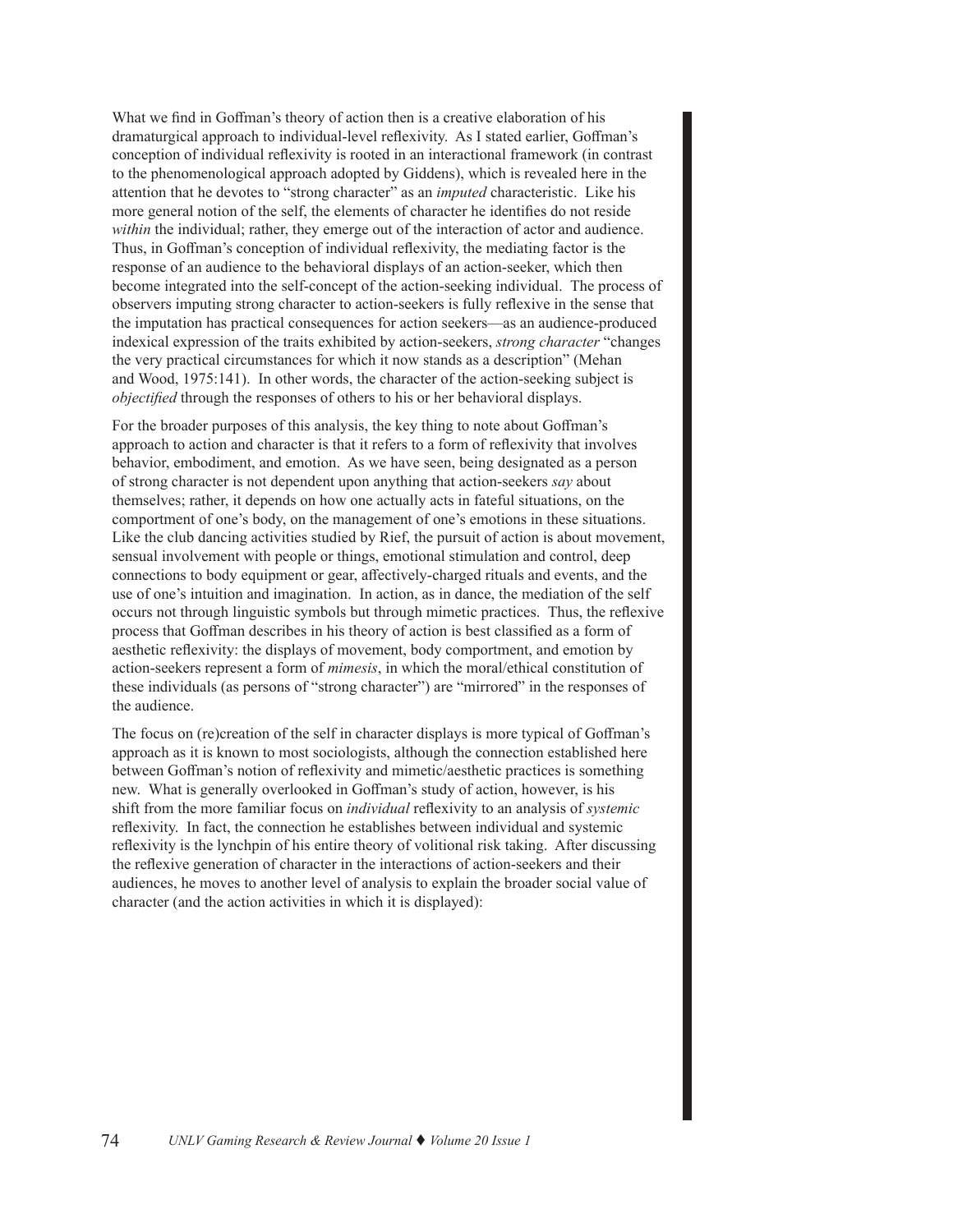Social organization everywhere has the problem of morale and continuity. Individuals must come to all their little situations with some enthusiasm and concern, for it is largely through such moments that social life occurs, and if a fresh effort were not put into each of them, society would surely suffer. … [I]f society is to persist, the same pattern must be sustained from one actual social occasion to the next. Here the need is for rules and conventionality. … Possibilities regarding character encourage us to renew our efforts at every moment of society's activity we approach, especially its social ones; and it is precisely through these renewals that the old routines can be sustained. We are allowed to think there is something to be won in the moments we face so that society can face moments and defeat them (1967:238-239).

Thus, action offers an opportunity to reward strong character, but what is most important about these personal traits is that they ensure people's willingness to "renew [their] efforts at every moment of society's activity." In short, action-seekers model the qualities that all societal members must exhibit to some degree if the existing social order is to persist. Goffman's keen sense of irony in social life is displayed in his observations about where these action-seeking "figures-for-identification" are typically found in the social order:

And so, on the edges of society, are puddles of people who apparently find it reasonable to engage directly in the chancy deeds of an honorable life. In removing themselves further and further from the substance of our society, they seem to grasp more and more of certain aspects of its spirit. Their alienation from our reality frees them to be subtly induced into realizing our moral fantasies (1967:267).

We see now that Goffman's theoretical agenda in his study of action is much broader and sophisticated that most interpreters of his work realize. While it is true that the theory of action represents an especially creative application of the dramaturgical perspective and exploration of the reflexive self, it is also clear that Goffman's concerns extend beyond issues relating to actor-audience interaction to the one of central paradigmatic problems addressed by social theorists since the inception of our discipline (and before). This is the problem of explaining "how societies persist" in the face of the natural contingencies and ontological insecurities of lived experience in the modern world. In Goffman's own terms, it is the problem of explaining how social actors can be motivated to approach their "little situations" with enthusiasm and concern; to put "fresh effort" into sustaining "old routines." What is most remarkable about Goffman's theory of action is his novel response to this problem and the continuing relevance of his ideas to the late modern social world we inhabit today. I will conclude with some brief observations on this last point.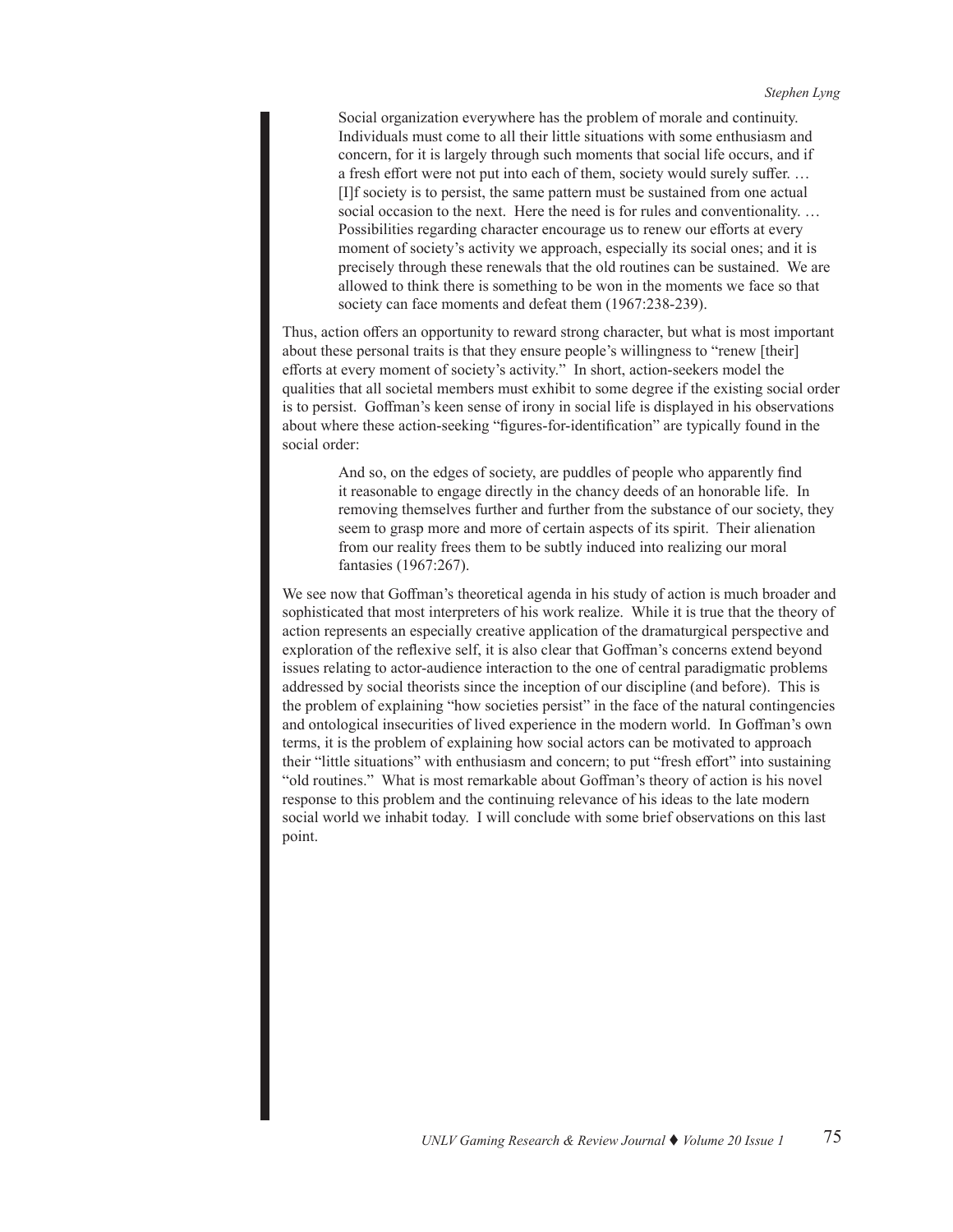#### **Conclusions**

Following Beck, Giddens, and Lash, it can be asserted that the central imperative of risk society and culture is the problem of controlling contingency, which unifies all of the historical configurations of "modern" life. I have reviewed the various ways that these theorists treat the problem of natural contingency, with a particular focus on Giddens' account of reflexive modernization and Lash's response to this account. As we have seen, Giddens frames the problem of contingency in terms of the late modern condition of ontological insecurity and focuses on how individuals continue to do their part in reproducing the social order in the face of such insecurity. In addressing this problem, he emphasizes hermeneutically mediated reflexivity, in the form of the ethnomethods of practical conscious in the pre-modern context and the knowledge technologies of expert systems in the late modern context. Thus, as Lash points out, Giddens sees the problem of contingency being solved through the mediation of cognitive symbols, which means that reflexive modernization is achieve primarily through cognitive reflexivity.

While I agree with the general thrust of Giddens' analysis, I have tried to show that an engagement with Goffman's theory of action sensitizes us to a missing dimension in Giddens' approach. Giddens demonstrates the necessity of "reality work" to ensure the reproduction of the social order and he explains how such reality work is performed in late modernity, but he fails to fully address the need for "emotion work" in social reproduction. Clearly, the persistence of social life depends upon the ongoing generation of motivational and emotional resources that inspire social actors to put "fresh effort" into sustaining the many social situations they must navigate in daily life. In a social environment characterized by the steady decline of normative constraints and increasing dominance of risk agency and consciousness, this kind of emotion work has become more important than ever before.

Where Giddens' theory of reflexive modernization connects with Goffman's theory of action, then, is in their different but complementary conceptions of reflexivity: for Giddens, reflexivity is a hermeneutic/cognitive form, in which hermeneutically mediated reflexivity is achieved via *talk* or the internalization by laypersons of *expert knowledge*; for Goffman, reflexivity is a mimetic/aesthetic form, which involves *self-performance* via mimetic actions and corporeal signs. To establish an even stronger complementarity between Giddens' and Goffman's approaches to reflexivity, it is also useful to consider Goffman's treatment of "vicarious experience," which is taken up at the end of his essay. Anticipating the expanding importance of cultural structures in late modernity, especially the products controlled by the culture industry, Goffman briefly discusses mass media depictions of "serious" action: In film, television, books, magazines, etc. "opportunity is provided us to identify with real or fictive persons engaging in fatefulness of various kinds, to participate vicariously in these situations" (1967:262). In the late modern social world, "action-figures" manufactured by mass media are perhaps our most readily available sources of identification with individuals of strong character. Thus, if expert systems provide important cognitive resources for managing ontological insecurity in late modernity, media images and narratives may function as powerful motivational and emotional resources for dealing with this problem.

Whether real or mediatized—a distinction that is becoming increasingly tenuous in late modernity—action seekers can be understood here as contributing to an aesthetic form of reflexivity that, along with cognitive reflexivity, ensures the continued reproduction of social reality. In an age of unprecedented global risks and expanding uncertainties in social relations, we confront one of the great ironies of late modern existence: as life becomes more risky and uncertain for increasing numbers of people, individuals who take *unnecessary* risks become primary sources of moral inspiration for us all.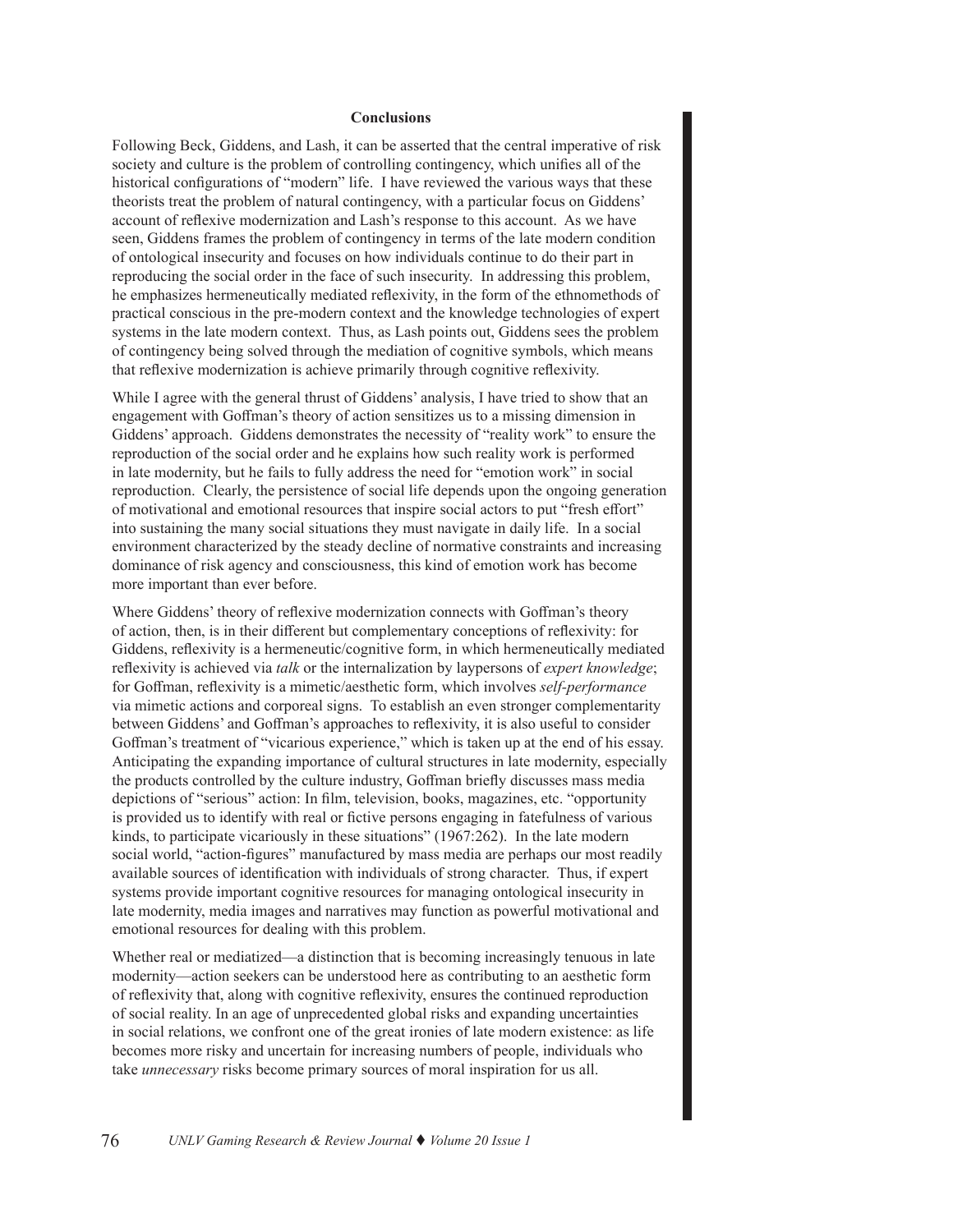#### **References**

Beck, U. (1992) *Risk Society.* London: Sage.

- Beck, U. and C. Lau (2005) Second Modernity as a Research Agenda: Theoretical and Empirical Explorations in the 'Meta-Change' of Modern Society. *British Journal of Sociology* 56(4):525-557
- Beck, U., Giddens, A. and Lash, S. (1994) *Reflexive Modernization: Politics, Tradition, and Aesthetics in the Modern Social Order*. Stanford, CA: Stanford University Press.
- Giddens, A. (1990) *The Consequences of Modernity*. Stanford, CA: Stanford University Press.
- Giddens, A. (1991) *Modernity and Self-Identity: Self and Society in the Late Modern Age*. Cambridge: Polity.

Giddens, A. (1994) Living in a Post-Traditional Society. Pp. 56-109 in *Reflexive Modernization: Politics, Tradition, and Aesthetics in the Modern Social Order*. U. Beck, A. Giddens, and S. Lash, Stanford, CA: Stanford University Press.

- Goffman, I. (1959) *The Presentation of Self in Everyday Life*. Garden City, NY: Doubleday.
- Goffman, E. (1967) *Interaction Ritual: Essays on Face-to-Face Behavior*. Garden City, NY: Doubleday.
- Goffman, E. (1967) Where the action is. Pp. 149-270 in *Interaction Ritual: Essays on Face-to-Face Behavior*. Garden City, NY: Doubleday.
- Katz, J. (1988) *The Seductions of Crime: Moral and Sensual Attractions in Doing Evil*. New York: Basic Books.
- Lash, S. (1993) Reflexive modernization: The aesthetic dimension. *Theory, Culture and Society* 10(1):1-24.
- Lash, S. (1994) Reflexivity and its Doubles: Structure, Aesthetics, Community, Pp. 110- 73 in *Reflexive Modernization: Politics, Tradition, and Aesthetics in the Modern Social Order*, by U Beck, A Giddens, and S Lash. Stanford, CA: Stanford University Press.
- Lash, S. (2000) Risk Culture. Pp. 47-62 in *Risk Society and Beyond*: *Critical Issues for Social Theory*, by B Adams, U Beck, and J VanLoon. New York: Sage Publications.
- Lynch, M. (2000) Against Reflexivity as an Academic Virtue and Source of Privileged Knowledge. *Theory, Culture & Society* 17(3):26-54.
- Lyng, S. (1990) Edgework: A social psychological analysis of voluntary risk Taking. *American Journal of Sociology* 95: 851-86.

Lyng, S. (ed.) (2005) *Edgework: The Sociology of Risk Taking*. New York: Routledge.

Mead, G.H. [1934] (1964) *George Herbert Mead on Social Psychology*, edited by A Strauss. Chicago: University of Chicago Press.

- Mehan, H. and Wood, H. (1975) *The Reality of Ethnomethodology*. New York: John Wiley and Sons.
- Rief, S. (2009) *Club Cultures: Boundaries, Identities, and Otherness*. New York: Routledge.
- Shalin, D. (2007) Signing in the flesh: Notes on pragmatist hermeneutics. *Sociological Theory* 25(3): 193-224.

Shilling, C. (2005) *The Body in Culture, Technology, and Society*. London: Sage.

Tulloch, J. and Lupton, D. (2003) *Risk and Everyday Life*. London: Sage.